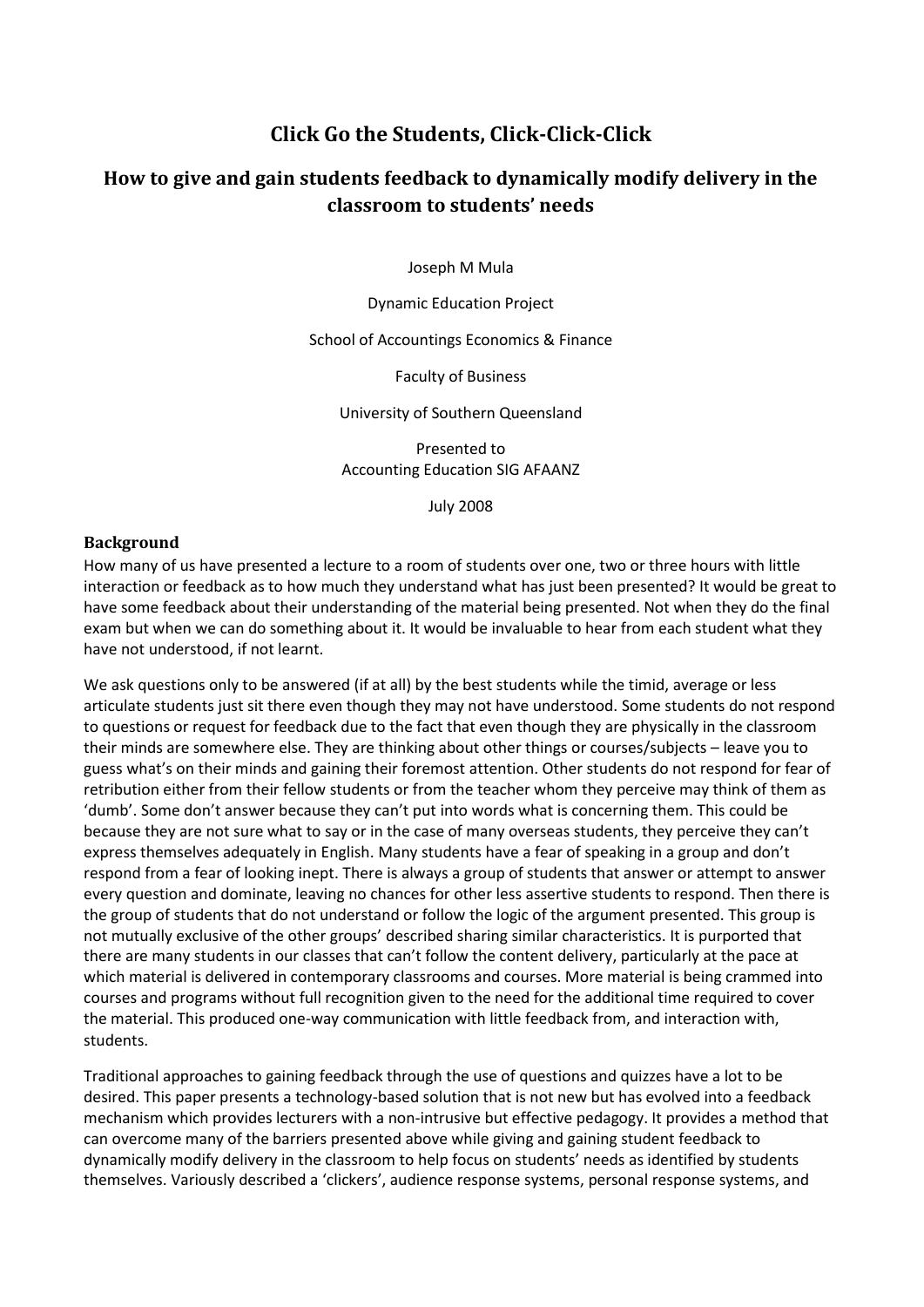student response systems, they have evolved as an effective technology in education and training but have been popularised in TV game shows such as "Sale of the Century".

# **History and Use of 'Clickers'**

The concerns about feedback from students and maintaining their engagement in a classroom has been well researched and documented (Ames 1992, Strong et al. 1995). Solutions to these concerns have been variously attempted some with limited success. One approach was to use PowerPoint which grew ever since Microsoft acquired and then released the software in 1987. Use of graphics and animations in presentations can liven up the visual appeal and student recall (ChanLin 1998, 2000, Lowry 1999, Szabo and Hastings 2000). Eventually it became gimmicky and passé as more presenters used similar libraries of images and transitions (Coursey 2003). PowerPoint came in for much criticism and this created anti-PowerPoint literature (Powell 2005, Tufte 2003a, 2003b). However, many believed that this approach to presentations was an advance on chalk boards, white boards and OHPs (Cassady 1998, Gabriel 2008, Perry and Perry 1998, Susskind and Gurien 1999, West 1997). This technology is in the main used to enliven one-way communication between presenter and audience with little two-way interaction (as described earlier) that is possible through an effective response system.

Evidence suggests that response systems date back to the 1960s. Stanford University installed a system in 1966 and Cornell University followed in 1968 (Littauer 1972). In this early incarnation, prior to the microprocessor, systems were used for tallying student responses in lectures with minimal application to promoting student interaction. Early tests showed that student feedback to their use was positive but no gains in students' achievements were obtained empirically (Bapst 1971, Bessler and Nisbet 1971, Judson and Sawada 2002). During the 1980s, the Personal Response System (PRS) was developed. It was a 'wired' device that was used narrowly for marketing and entertainment. In the 1990s, Audience Response Systems (ARS) were introduced that were 'wireless'. The technological advances allowed wireless devices to be used more broadly in political poling and education. In the 90s, education commenced using Student Response Systems (SRS) with positive effects. Empirical studies identified increased attendance by students to classes that used SRS devices and there was a positive attitude towards SRS-supported classes and systems.

According to DCT-Worldwide (CNET News Website, 2005), a market research firm:

- in 2003 over 500,000 clickers were sold;
- $\blacksquare$  in 2004 over one million units were sold;
- $\blacksquare$  in 2008 over eight million units are anticipated to be sold.

# **Student Response Systems Technology**

Socrates over 2500 years ago laid the foundation of effective pedagogy to instil in students the ability to think about a problem, establish a position and commit to a response as the way to promote learning. In the 1980s the Oxbridge tutorial system in the UK formally adopted this approach where a few students met with their professor. However, in our crowded classroom and lecture theatres, it is almost impossible to apply the Socratic approach effectively to actively involve each student all or most of the time (Abrahamson 2006). With the development of and improvements to SRS technologies (and their variants), SRSs have increased in popularity in education and training in the last decade as a way of gaining feedback from students in realtime. One of the advantages of using the technology is that it maintains a student's anonymity (they can answer without being individually associated with the response, wrong or right) while allowing instructors to check progress of students understanding.

Commonly known as 'clickers' but broadly defined as Audience Response Systems (ARS), Personal Response Systems (PRS) or Classroom/Student Response Systems (CRS/SRS), the clickers themselves are remote response devices to send students' responses to questions displayed from a computer. Typically the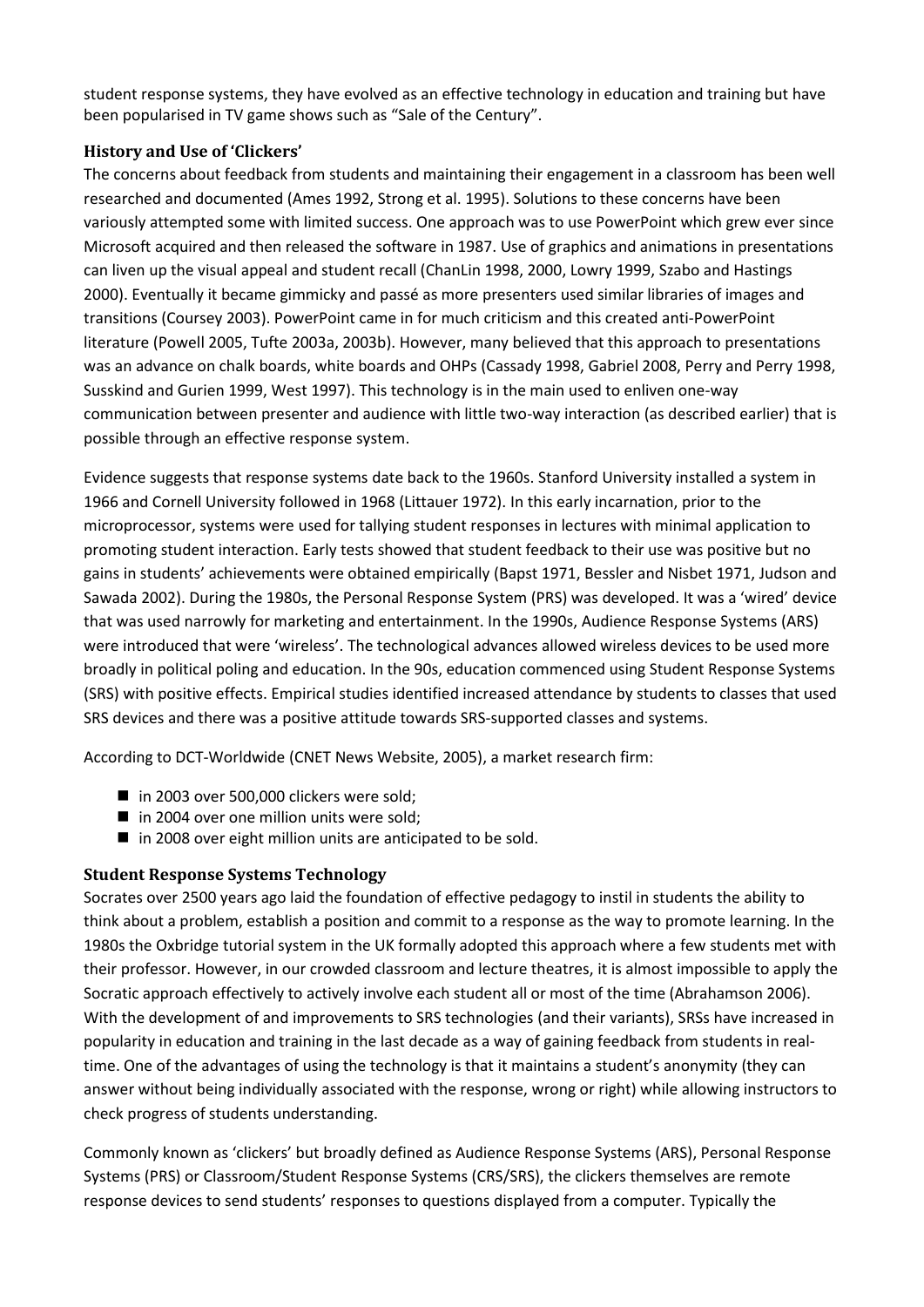technology involves a hand-held device (clicker) or wireless transmitter that use radio frequency or infrared technology with an alpha-numeric keypad that allows students to respond to questions, which are usually in a multiple-choice format. Some systems allow responses in free-form text. The question is typically displayed as a PowerPoint slide that can be embedded in a normal slide set. Additional software that works in consort with PowerPoint, allows the design of the question slide to include feedback information such as graphical representation of responses.

Student responses are captured by a wireless receiver and software on lecturer's computer. The computer software records responses and collates them into a database. Results of the class' overall aggregate responses to questions are usually shown in graphical form showing the percentages of correct and incorrect answers or number of responses to each multiple choice question. The main benefit for all class participants is the instant feedback generated for the instructor and students. The instructor can then respond to any misunderstood concepts or questions (EDUCAUSE 2005). As a result of the feedback, an instructor can review what is not understood, provide an explanation for a misunderstood concept, provide additional examples to illustrate incorrect responses, or proceed on to the next part of the instruction if students have comprehend the material. This use of SRSs (adopted for this study) can be loosely described as a 'formative' approach. However, many SRSs are used in a more 'summative' way, where answers are gathered at the end of a lecture or as an assessment item.

On completion of the class or classes, statistical analysis can be undertaken in a variety of ways using the software that was used to develop question formats. Analysis can be undertaken on a quiz or multiple quizzes to see if there is a pattern as to what concept(s) are being misunderstood. As each response is stored for every student (if identified through the device's electronic ID), comparisons can be made across the course for a particular student or across classes to see what progress has been made (Fan and Van Blink 2006). In addition, analyses can be undertaken to see if there is an association between performance in quizzes (either formative or summative) and end of course examination or final grades.

Recent developments in SRS technology have improved the reach of this form of pedagogy. Enhancements are being made daily but one of most interest is the ability to have students on different campuses or on the Internet, respond to quiz questions at the same time as the students in the classroom with the instructor. Another variant of an SRS permits students to respond via their mobile phone or pocket PC/PDA. There are a number of suppliers of SRSs however this paper reports the application of one of these, namely KEEpad**®** from TurningPoint® Technologies**<sup>1</sup>** .



Figure 1 Clicker device

# **Overarching Project**

 $\overline{a}$ 

Over an extended period, a project has been undertaken (and is continuing) to evaluate the use of education technologies in teaching and learning. Tited the Dynamic Education project, its goal is to reduce the gap in information provided to and obtained by external (distance) students as compared to on-campus students. Much information is imparted to on-campus students that is not captured for off-campus dissemination, described by the project as the 'soft' information gap. 'Soft' information is defined as information and activities that are undertaken in classes that is not captured for all students. On-campus students capture 'soft' information by taking notes and participating in class. Off-campus students (including full-time students that have not attended the class and external students) are not there to capture what additional

 $1$  The authors gratefully acknowledge the support provided by KEEpad Interactive in supplying the hardware and software for the study. [\(www.keepad.com\)](http://www.keepad.com/)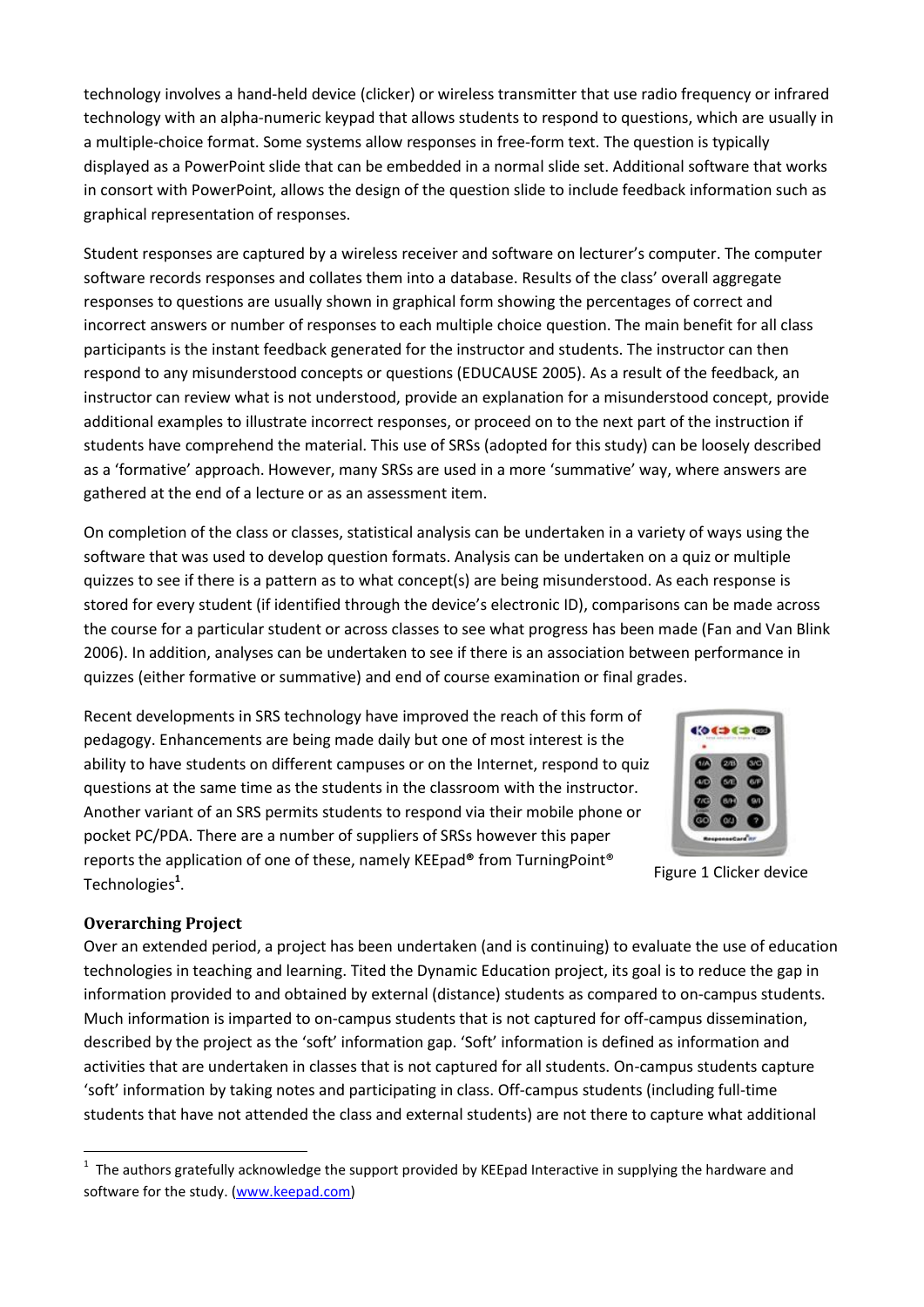discourse has occurred and been verbally added to explain material on slides, what was written on a whiteboard, and what responses were made to students' questions by the instructor – all 'soft' information. This situation may create inequities for students that do not have the advantage of accessing 'soft' information. Thus the Dynamic Education project was born to redress this inequity and ensure that through the use of digital education technologies it was possible to go beyond capturing 'soft information' to provide opportunities to include students no matter where they are located while taking a teaching/ learning session.

The Dynamic Education project is divided into three phases – Phase 1- Dynamic Teaching, Phase 2- Dynamic Learning, and Phase 3- Virtual Classroom (Mula 2008a). In Phase 1 (Dynamic Teaching now complete) main objectives were to:

- maximise student engagement through
	- moving teaching from a static process into a dynamic engagement with the learners;
	- reducing the gap between on-campus and external off-campus students through capturing the teaching/information imparted during class time – 'soft' information.
- moving away from didactic theory where the tendency is to see teaching as the transmission of knowledge (Biggs 2002). This helps to support the diverse student body and learning styles while at the same time increasing inclusivity for students with disabilities and barriers to learning (James and Baldwin 1997).
- reducing collusion as it is a major issue when dealing with quantitatively based courses that make expansive use of computers and digital files. Issues raised by Boud (1995) provided some insights for developing assessment items that are complimentary to learning.

During this phase all class sessions (lectures, tutorials, labs) for an undergraduate first year course in accounting were:

- digitally captured (audio, video and digital writing [e-ink]) through use of a variety of wireless technologies (tablet PCs, PDAs, digital pens, digital paper) to test their efficacy. This approach built on research already completed and on-going in the Dept of Mathematics and Computing at the University with considerable success (Loch and Donovan 2006);
- recording of sessions (using Camtasia®) including all class activities (voice, video, annotations, questions and answers) that were uploaded to the StudyDesk (in WebCT®) for access by all offcampus and on-campus students. Some classes were also broadcasted from the University's TV studio to test this technology's effectiveness.

Work was also completed on reducing the incidence of plagiarism and collusion which saw large databases of randomised questions developed so that each student's solution was unique (not reported here).

Student feedback during Phase 1 was positive. A few comments made by students on their evaluations at end of semester are as follows.

# *Very interactive lectures are a fantastic idea.*

*This is an acknowledgement that I am out here as an external student. I find the live lectures so necessary and thank you for the opportunity to be able to watch them via the internet.*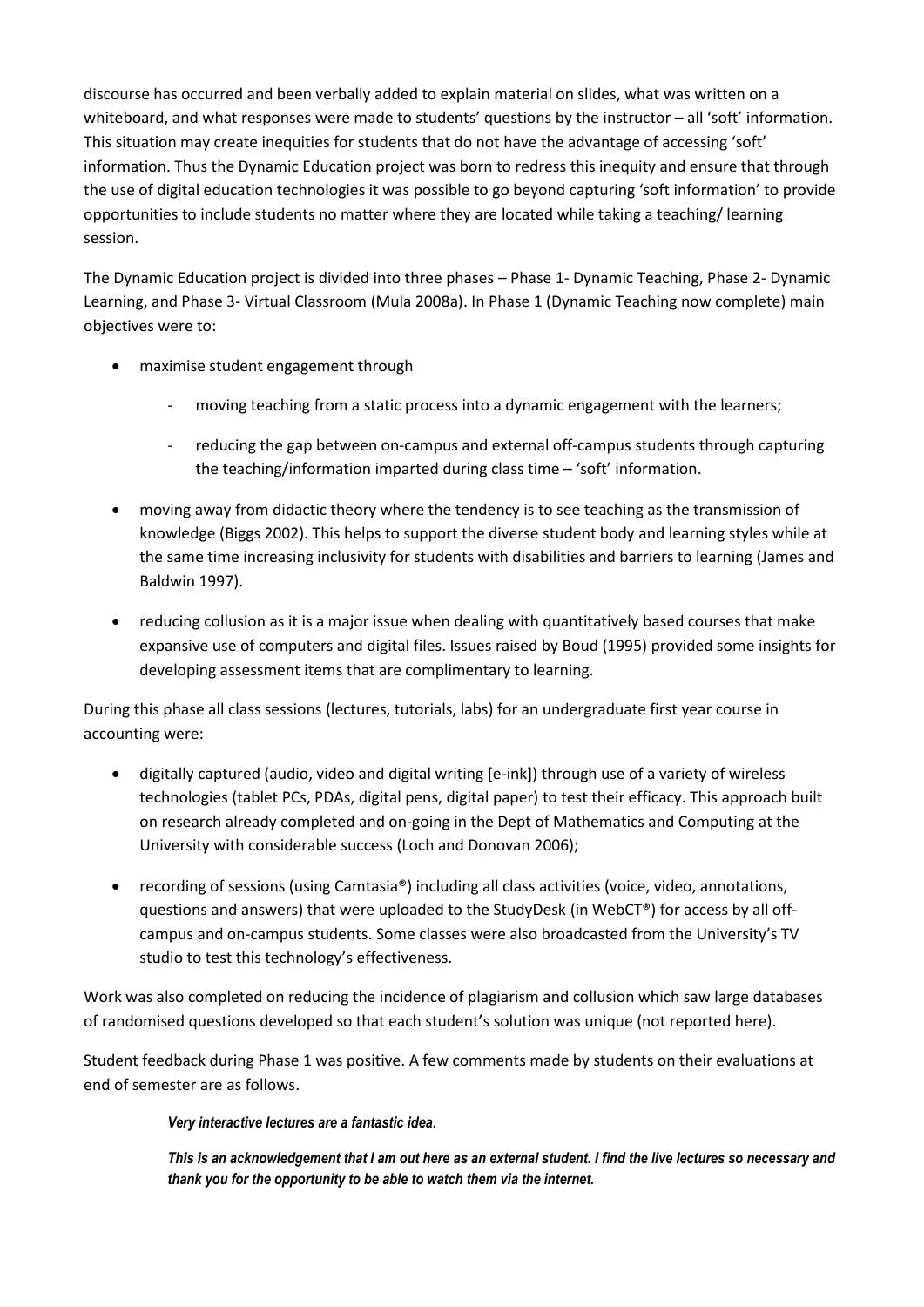*I find viewing the lectures add a little extra to my learning by actually hearing the information in a different format and getting little bits of info you don't get in the Study Book or text book which help your understanding a little bit more. The classbook tool is great!*

*Many thanks for the live lecture. I am external and being able to see this has made a big difference to my understanding. Many thanks.*

Phase 2 (Dynamic Learning now complete) extended the findings from Phase 1 with the main objective to:

- maximise student interaction through
	- a pedagogy that facilitated dynamic engagement with learners;
	- introduced innovative pedagogies that provide a simulated on campus learning experience for all students.

During Phase 2, the following enhancements were introduced:

- technologies introduced in Phase 1 were extended for the same undergraduate course but with a different cohort of students through
	- the use of PDAs, tablet PCs and other wireless equipment that students were provided so they were able to interact during learning and teaching events;
	- the use of feedback methodologies and technologies to enable the instructor to poll the class to gauge their understanding of concepts and to adjust the delivery dynamically to enhance their learning (KEEpad**®** [clickers] and Turning Point**®**) – the focus of this paper.
- new streaming and capturing technologies were applied to broadcast live and upload multi-media teaching and learning events onto the StudyDesk (WebCT®) using a MediaSite PC (a specially built PC to stream and record sessions) and Elluminate®.

Student feedback following the end of the next semester continued to be positive.

*As an external student the broadcast lectures are much appreciated. They motivate me to keep up with the study schedule.* 

*This is just to let you know that I have viewed the lecture regarding assignment 3 and as an external student found it helpful in filling in the bits of information I have missed esp as I have never used MYOB. I have watched it in bits over the last 2 days and am thankful such a resource is available.*

*I think that the recorded lectures are great. I would be so lost without them. I wish that more of the other subjects would start recording their lectures as well. As an external student i feel that the recorded lectures just make the information sink in that little bit better.*

# **Clicker Study**

In keeping with the concept of dynamic engagement, the introduction of clickers was an important addition to the education technologies applied in the project during Phase 2. To evaluate their efficacy, the clickers were used in lectures, labs and tutorials in the same undergraduate first year accounting course throughout one semester (as well as in an intensive law course).

In order to gauge students' responses to the technology and their effectiveness in the dynamic learning process, the same set of questions were used in all sessions for all concepts across three semesters reported for this study. For the first semester, the questions were embedded into traditional presentations of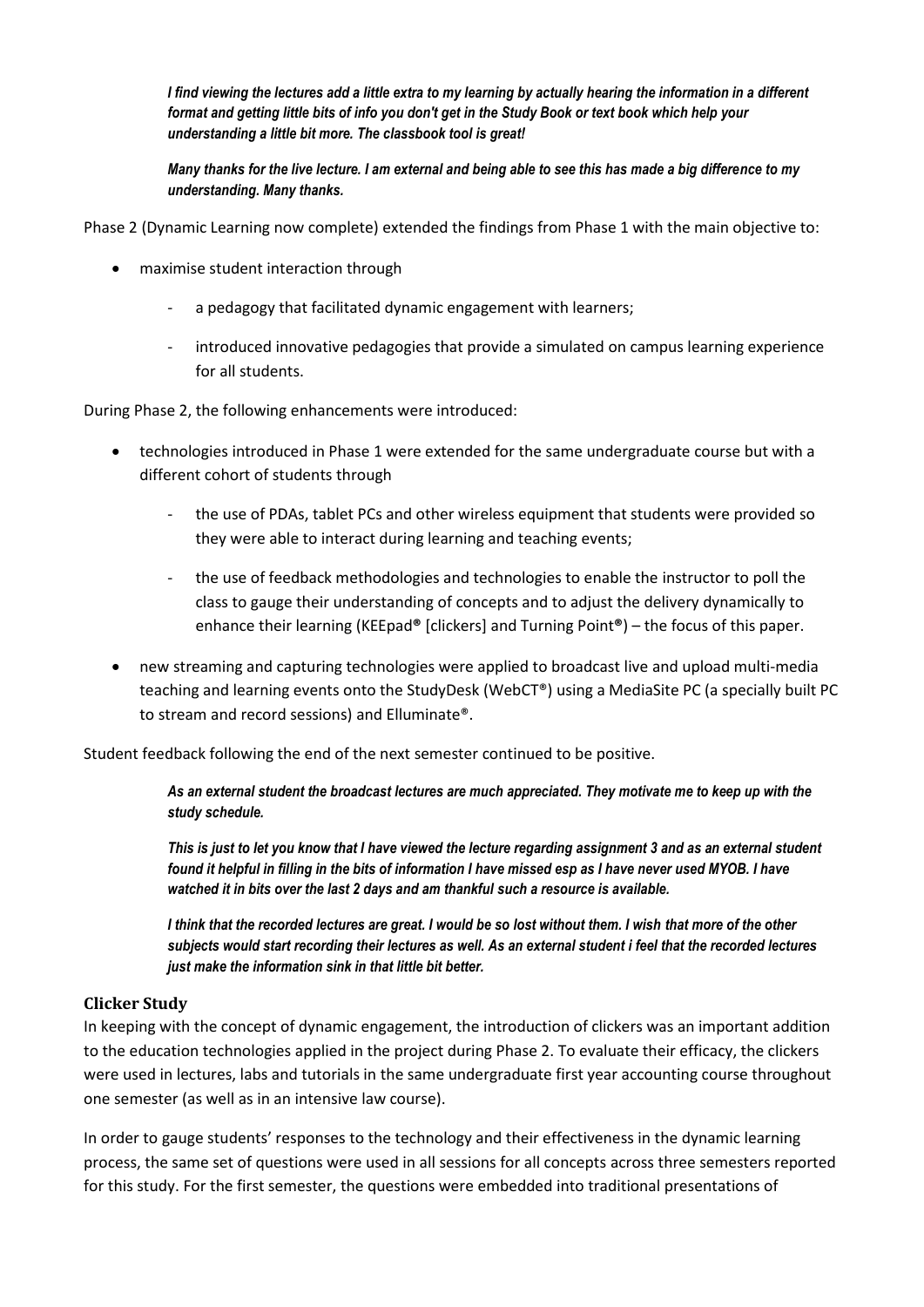PowerPoint slides in lectures. At regular intervals during the lecture, two to three questions were asked to which students responded verbally. This was to provide feedback to students of their understanding but more importantly allowed the instructor see what is being understood. In tutorials and labs, a set of ten quiz questions were asked at the end of sessions to review past weeks' work to again identify areas that needed further work. As expected, very few students responded verbally for many of the reasons identified in the literature, discussed earlier. To overcome the inequity issue between on- and off-campus students, these questions and answers were recorded. In addition, a set of randomly generated quiz questions were developed and distributed each week via the StudyDesk using WebCT, so that all students had additional feedback including pointers to revision materials.

During the second semester of the study, clickers were introduced into the teaching and learning environments. The clickers were handed out at beginning of class and collected at the end. The same clicker was given to the student each time, so that at the end of semester some analysis could be undertaken to see if there was an association between students' correct responses and other marks. At intervals of 15 to 20 minutes two to four multiple choice questions posed on the preceding 15-20 minutes lecture presentation. This provided feedback to students on their understanding but more importantly allowed the lecturer to dynamically change the presentation to reflect students' understanding or misunderstanding. As each question was displayed, students had a set time to respond. Once the time elapsed, no student could add a response and the accumulated results from all students was displayed in a bar graph, identifying the correct response with a percentage of the class that answered correctly and the percentage that chose each of the other incorrect choices to the multiple choice question. In tutes-labs clickers were used at end of session to review past weeks' work to again identify areas that needed further revision. In this semester the reaction and response rate was much different. By using clickers all students were happy to respond as the students' responses were anonymous. Clickers provided full information on the class' (around 50 to 60 students in a lecture session) and every students' understanding of the material. In lectures, the instructor was able to revisit concepts not understood over the last 15 to 20 minutes. This minimised the problem of progressing onto more advanced concepts without an understanding of foundation concepts.

For tutorials, students were given 10 to 15 multiple choice questions covering the topic delivered the previous week and for which exercises were completed during that tutorial. Unlike lectures, these questions were given as a set without any feedback until the end of the question set but all questions needed to be responded to in a time limit, usually 10 seconds. At the end of the question set, each question responses were reviewed in graphical form. Again, this allowed the tutor to pinpoint any concepts not understood well by all students or a majority. Thus tutorials became more productive and focussed on students' needs rather than a few students who, under the traditional method, would ask questions or would not be reticent to verbally respond to multiple choice questions in a class environment.

As part of this undergraduate accounting course, the students are introduced to the application of MYOB using a case study. Sessions are held in a PC lab where there is a smart-board (a digital whiteboard) as well as a virtual clicker system. The clicker keypad is displayed on the screen and students can respond by selecting a number or alpha character as well as enter responses as free-form text. This system was used to test its efficacy in such an environment for teaching software applications. Students responded well to the vPad® system (supplied by KEEpad® Technologies) and it enhanced the interaction between tutor and students in demonstrating software.



Figure 2 vPad®

In the following semester, the same pedagogy was used as in the first semester. As predicted, students' reactions to in-class quiz questions were the same – very few and very limited. This did not provide a basis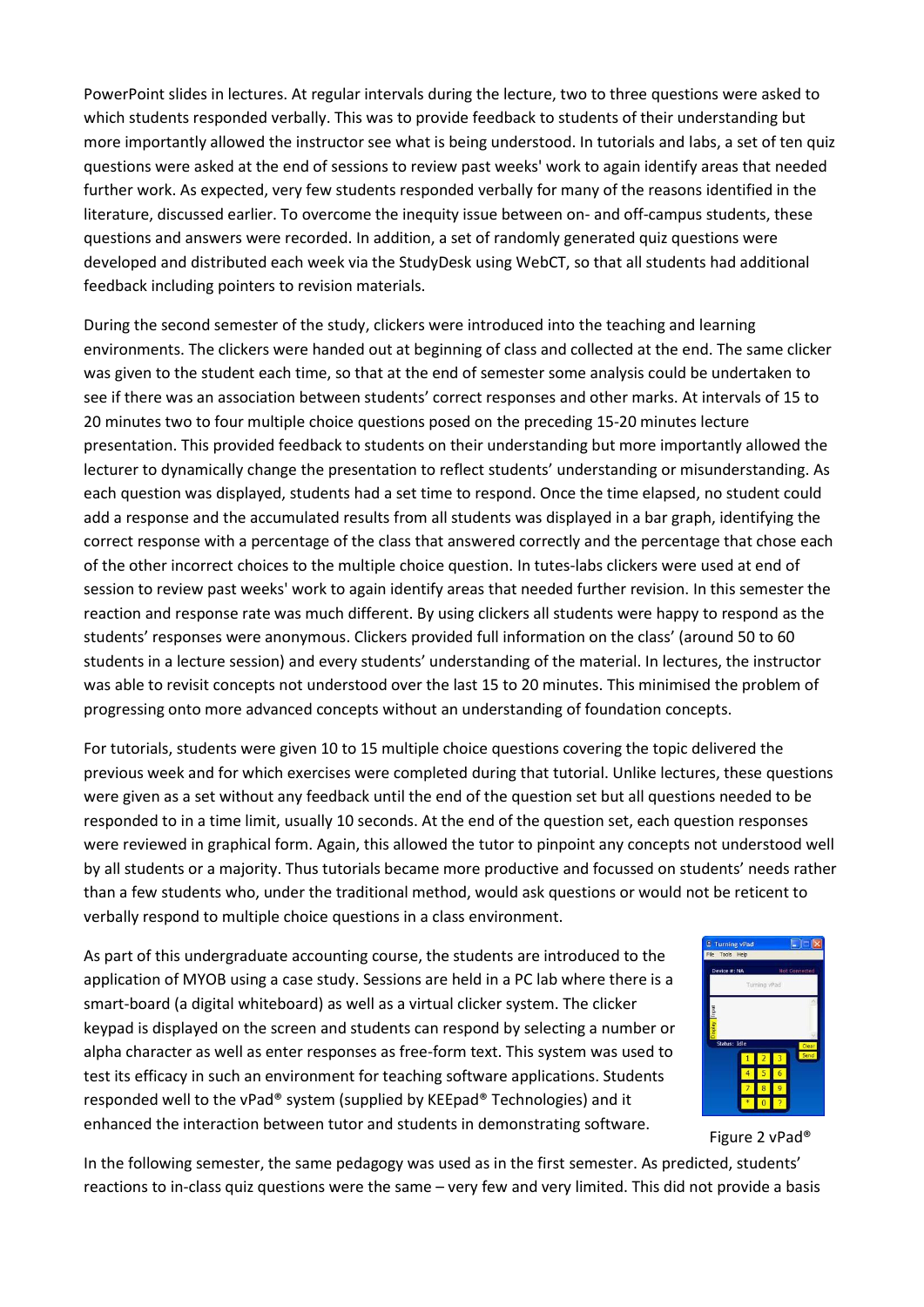upon which, lecture materials and delivery could be varied to meet the needs of all students' understanding nor adequately revise material that was being misunderstood.

It was intended to have appropriate software and hardware to gain responses from external and distant campus students during the session being conducted at one campus. This again supports the objective of the Dynamic Education project to reduce the 'soft' information gap and minimise inequities in access to all information by off-campus students. Students can respond with response devices other than clickers using wireless, GPRS or SMS through mobile phones and pocket PCs**.** However the necessary equipment did not arrive on time from the USA. It is hoped that these distance-busting technologies will be evaluated in the third phase of the Dynamic Education Project – the virtual classroom. Some comments from students in support clickers use along with some simple data collected are discussed below in an attempt to answer the study's research questions.

# **Research Questions**

The study was designed to provide some answers to the following research questions.

Is a student response system (SRS) form of education technology perceived by students as useful in improving their understanding of course materials presented?

Can the same benefits be gained not using SRS education technology?

Does a SRS

- Increase student participation in classes?
- Provide quality feedback of students' understanding?
- Improve student performance in assessments?

To gain answers to these questions, data was collected from students using an action learning approach as described above.

During the last two weeks of semester, students were asked to provide feedback (using clickers) on a number of learning technologies and pedagogies (traditional and innovative) used during class sessions. The question relating to the use of SRS (clickers) was:

# *I found the quiz completed in classes useful feedback to my understanding of the material being presented – yes/ no.*

Students' achievements on quiz questions delivered in class and on other assessment items as well as final grades were compared to see if there was an association. Comments were also collected from end of semester anonymous course evaluation questionnaires.

# **Student Feedback**

Student feedback on the use of clickers was extremely positive as has been found in other studies (Williams 2003, Richards et al. 2006).

*Never had so much fun in a class.*

*Told me where I had to revise.*

*I am sure most of you agree, that …. deserve a special thank you for delivering a course in such a way that makes accounting interesting - if that is possible. The resources that I have used through out this course have*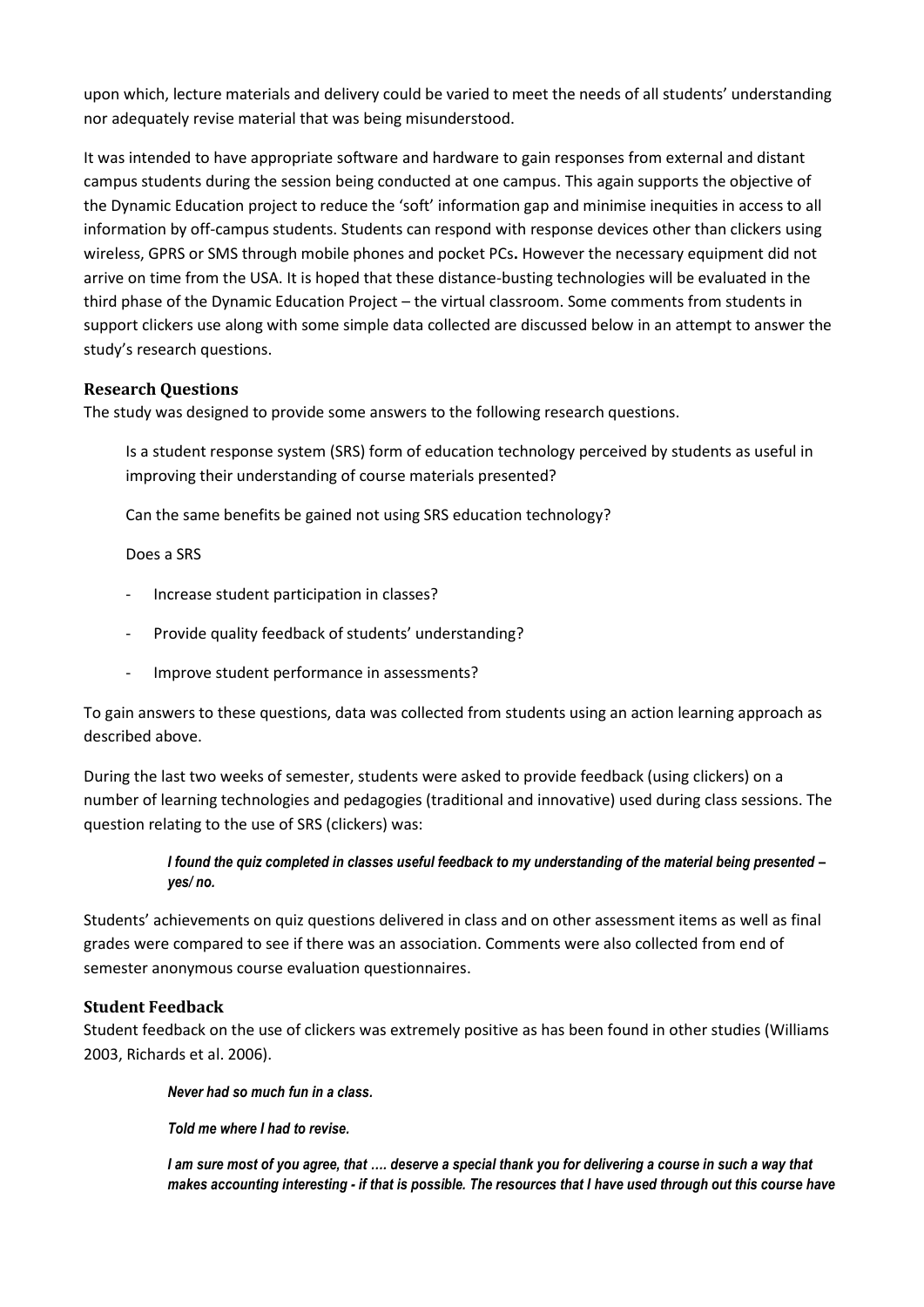*been fantastic and very helpful and I have not come across anything like this in any courses I have done before.*

*Just want to say Thank you so much for your effort and help to make this course a very successful one. This is the best part of my studies so far. I've learned a lot on this subject and guaranteed that, i'm going to use this knowledge in the near future.*

The technology used during one intensive-mode law course proved beneficial according to students and the lecturer involved.



Figure 3 Students feedback on use of quizzes with (Sem 1) and without (Sem 2) SRS clickers

Based on the responses to the question asked of students that related to SRS technology, there was an increased perception of the usefulness of clickers to their understanding of the material. As the numbers were small there was no test of significant difference undertaken as they would not be statistically reliable. If the software was available to include external students, the statistical test would have been undertaken. Thus it can be tentatively concluded that students do perceive that SRS education technology is useful in gaining an understanding of material presented in classes. Students that did not have clickers available in the first semester of the study still found the use of quiz questions during presentations useful so this pedagogical approach may contribute to their understanding, even if they do not respond to the questions verbally.

# **Observed Behaviour**

Having taught the same course over five semesters, it was quite clear that students respond to education technologies in the classroom. Prior to introducing any education technology (and commencing the Dynamic Education project), the course was taught for two semester, one of which was at a campus in China that was a partner of the University. This experience triggered the project. The next semester was also delivered with few technologies, mainly the traditional PowerPoint and a standard PC. The third semester saw the introduction of Phase 1 of the project but still no clickers were used. This semester formed the base line against which Phase 2 was measured which was implemented in semester four and included clickers. Again,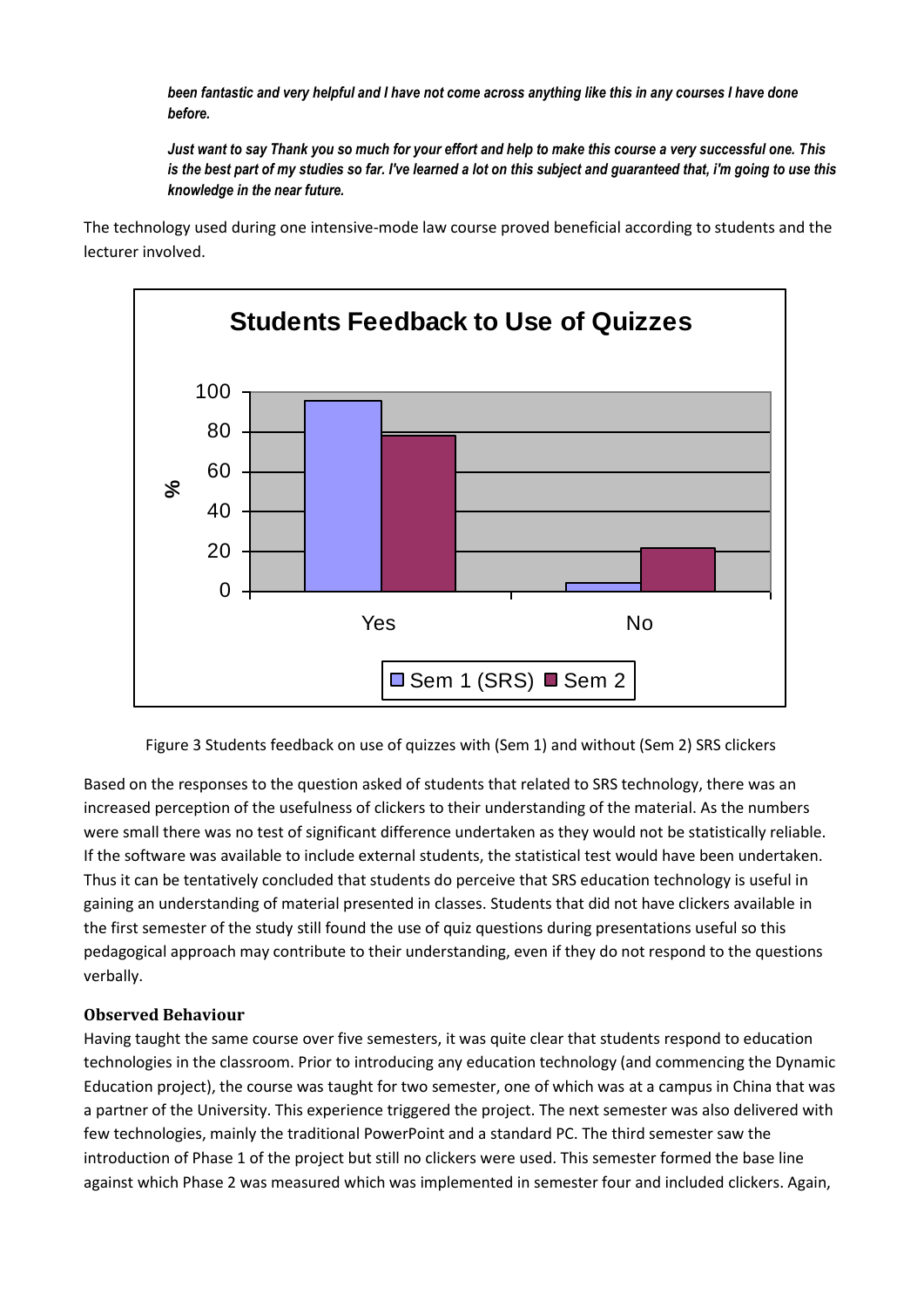the fifth semester did not use clickers but other non-SRS education technologies were applied, as the clicker technology was not available.

Based on observations by lecturers and tutors, it was obvious that students' responses were more complete and willingly provided when clickers were used than without them. Instructors also indicated that they were able to more easily pinpoint areas that students did not fully understand. They indicated that assertive students did not dominate what was covered in reviews and did not dominate question time. Consequently it was felt by all teaching staff that clickers provide a pedagogy that allowed dynamic delivery and interaction between all class participants so that students' needs were more effectively met.

This it was concluded that there is an increase in student participation in classes. The response to feedback from and by students displayed that they enhanced their understanding. However, using correlation analysis, no associations were found between students' collective results from in-class quiz questions and other assessment items or final grade in the course. That being said, what was identified was a decrease in the percentage of failures (and consequently an increase in passes) after the start of the Dynamic Education project in comparison to the semesters before the project commenced. SRS (clickers) was only one education technology introduced in Phase 2 and although the trend in reduced failures continued from Phase 1, it also was maintained in the last semester of the study when clickers were not available.

# **Additional Evidence Collected**

While delivering a version of this paper to an accounting education group at a recent conference, a number of questions were posed to the assembled academics (around 30) to gauge their understanding and perceived usefulness of SRS technology (Mula 2008b). Questions were posed as part of the presentation not only to gather some data but also to gain feedback from participants thus allowing dynamic adaptation of the presentation. Respondents were provided with clickers to answer the questions but also to demonstrate their use. Each question posed and the results obtained follow.





Figure 4 Academic perceptions – student response to questions in class

Some twenty-eight percent indicated that that get little to no response from students to questions in classes. Only sixteen percent say that the level of responses are good to excellent leaving fifty-five percent saying some response is experienced.

#### 2.) How assertive are students in your classes?

To gauge the assertiveness of students in classes, this question shows that across a variety of universities in Australia and New Zealand students are not very assertive. This would inhibit the feedback that would be obtainable by instructors. By far the majority of respondents (over 68%) indicated that students were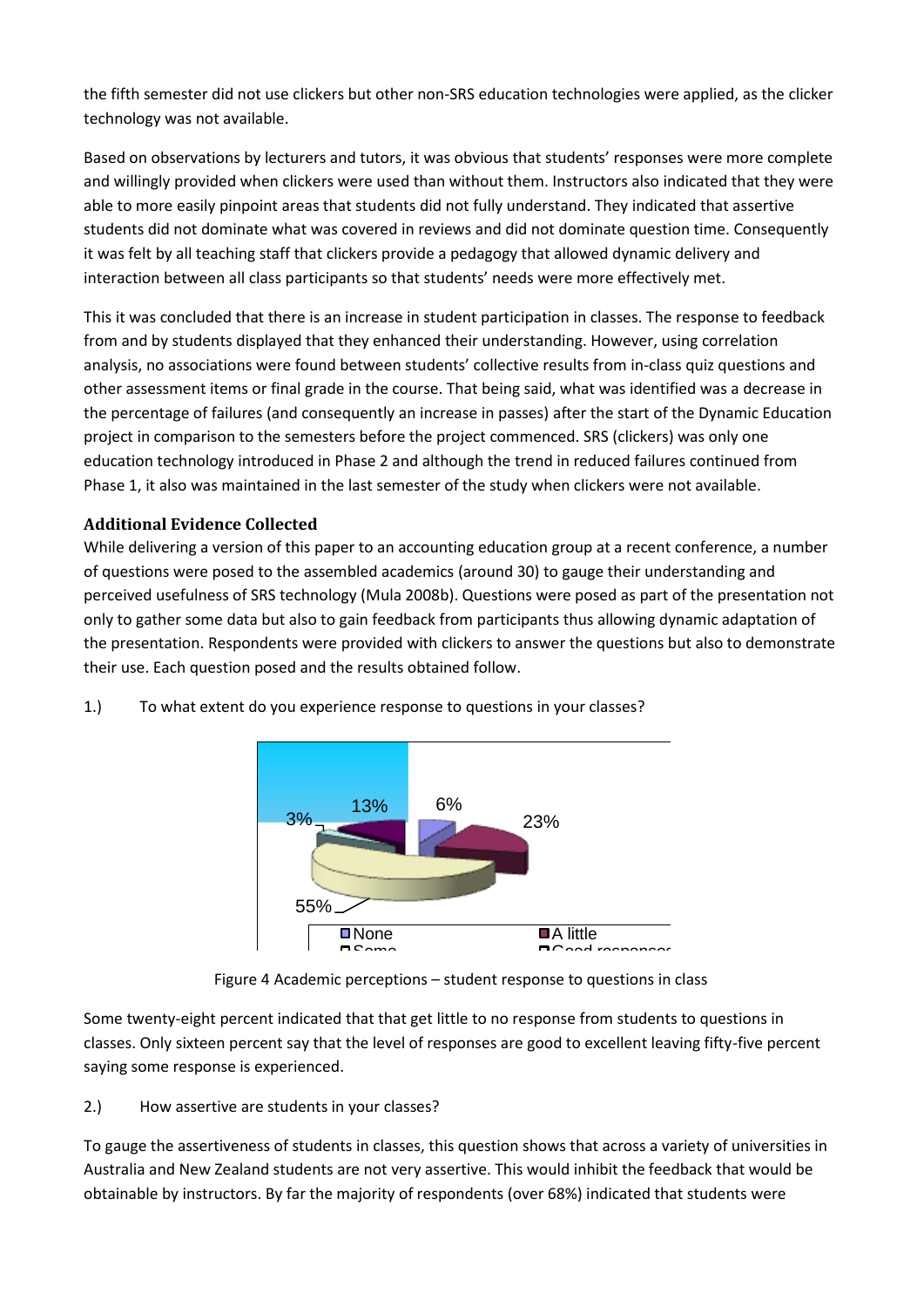somewhat to not at all assertive. This may reflect the mix of students' backgrounds with many universities having a good proportion of students coming from cultures that do not encourage questioning the teacher.



Figure 5 Academic perceptions – student assertiveness

- 3.) Have you heard of 'clickers'? and
- 4.) If you have access to SRSs, do you use SRSs in your classes?

As may have been expected, over eighty percent of academics have some knowledge of SRSs. Interestingly only forty percent (half of those that have heard of SRS) have access to SRSs in their institutions. What is even more interesting is that very few (14%) of those that have access to SRSs use them. Perhaps this study may encourage more of those that have clickers available, to use them in classes and those that do not have them, to gain support for their acquisition.



5.) SRS can improve class participation?

ndering the matter of the matter is a<br>Nemic percentions — improve class participation Figure 6 Academic perceptions – improve class participation

Over fifty-three percent of academics agree that clickers could improve class participation. However, there are around twenty percent who disagree, with a quarter of respondents not sure. This could be as a result of sixty percent who currently do not have access to clickers and of the ones that do have devices, very few use them in classes.

6.) SRS can provide feedback from students to improve my teaching

Over fifty-two percent of respondents agree that the use of SRSs can provide the necessary feedback to improve their teaching. Those respondents that were non-committal on this question (around 16%) is less than the previous question which may mean that academics see there is a possible benefit for themselves more so than for students.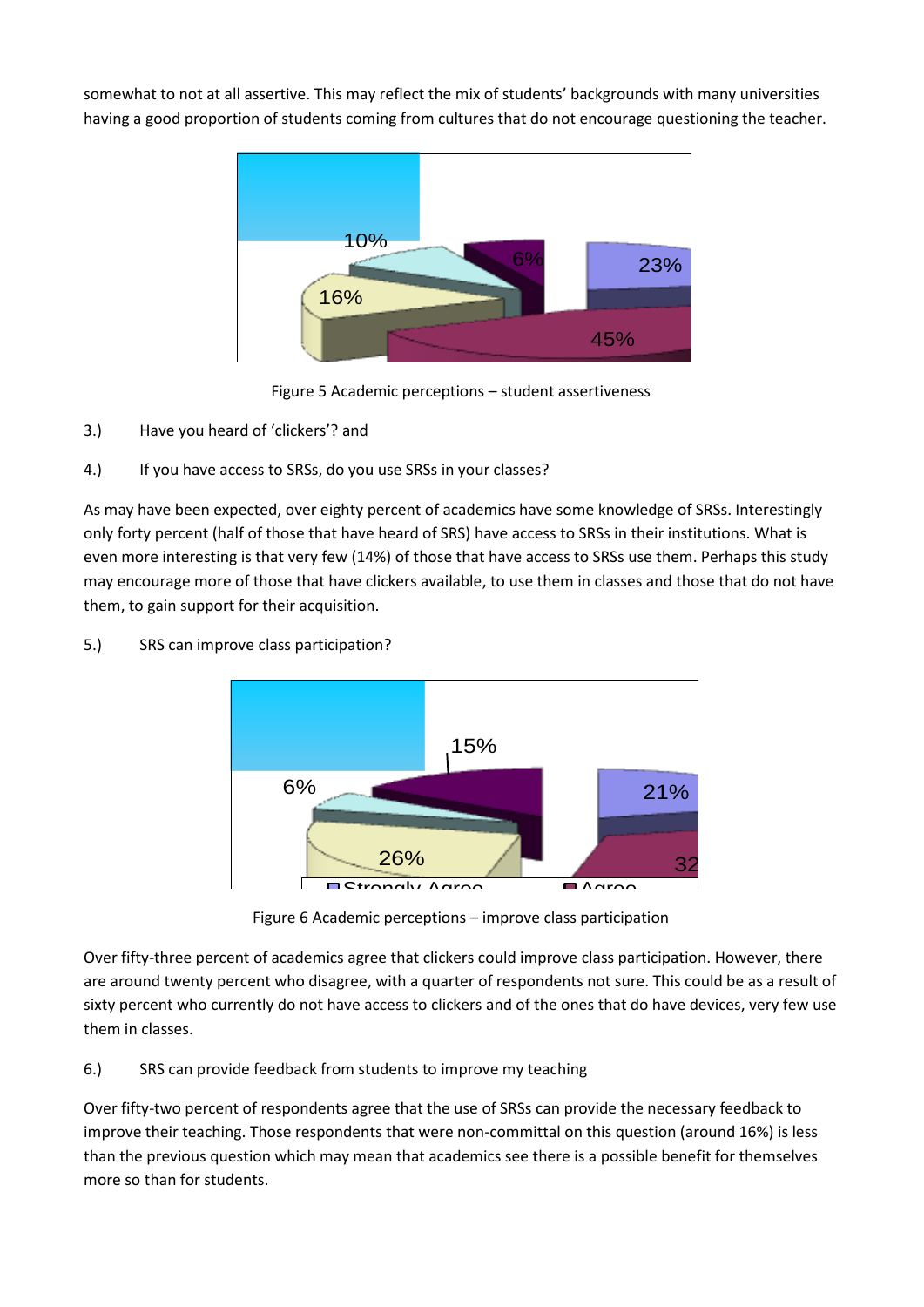

Figure 7 Academic perceptions – improve teaching through SRS feedback

7.) There is academic staff resistance to introducing education technology in my Uni

Finally, the last question attempted to probe whether technophobia exists in universities as it relates to education delivery. Over forty-four percent of respondents believe that it does whereas some twenty-seven percent do not. This finding might provide some evidence as to why academics that do have access to education technologies such as clicker are not using them in classes.





# **Lessons and Limitations**

A number of problems arise when attempting to introduce education technologies. Some of these stem from the lack of acceptance of these technologies by academics. Teaching staff fell technology intrudes on their traditional pedagogy of delivery and inhibit or hamper their style. Consequently, one limitation of this study was that instructors teaching the same course on other campus made very little use of the equipment provided, including clickers. More training will be undertaken in future implementations of education technologies before the semester starts.

Most students are comfortable with technology but some mature-aged students are not. The clicker technology is simple for students to use and does not take a lot of training for students to use the devices effectively. However, it would be a different matter when students are at a distance and where they are using a variety of devices not all of which have the same procedure for submitting answers. This may become unmanageable for some academic staff if not well trained and without adequate procedures for students to follow.

The study reported has a number of limitations in terms of its design and conclusions reached. The number of students that participated is small and in the main only from one course. The SRS technology was used in one semester only and a longer time period is needed to fully test SRSs. Data collected from students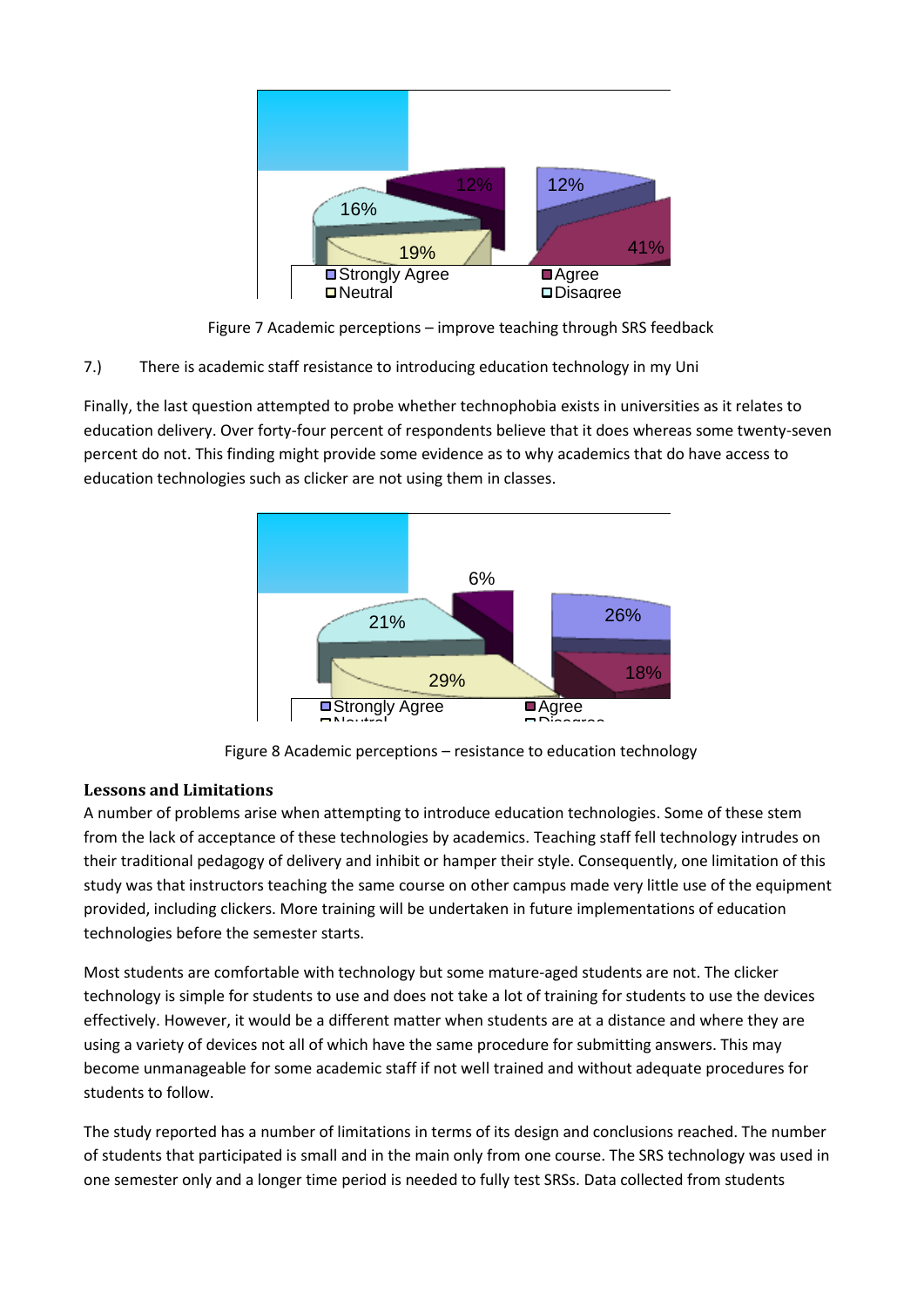perceived benefit is also limited as the clicker technology was only one part of a larger project's data collection. Thus the conclusion must be read with in these limitations and any conclusions are tentative.

# **Conclusion and Future Research**

Given the limitations of this study, it may be concluded that there appears to be some instructor and student benefits to be gained from the use of SRS technology in classes. Based on the analysis of students' feedback both qualitative and quantitative, it would appear that student responses to questions posed in classes will increase. If used as a means of modifying delivery of material to meet the needs and understanding of students, instructors more easily extract information to dynamically change their delivery to a large group of students without being concerned that not all students' voices are heard.

For future study, two major areas are being evaluated as part of Phase 3 of the Dynamic Education project. The first relates to the application of SRS technology with the types of response devices used, and the second to address some of the limitations identified in the uptake of education technologies by academics. An evaluation of integrating SRS into delivery method used during lectures will be undertaken. By using a series of questions to deliver content rather than just gain feedback on content delivered, would be an interesting pedagogical experiment. This may be more appropriate to quantitative material like accounting and mathematics than more qualitative course material. However, with a vPad-type response device, qualitative response would be able to be captured. Issue identified earlier that would permit external students or students on different campuses to respond to questions, will also be investigated in Phase 3. Use of mobile phones, pocket PC and PDAs as well as tablet PCs will be evaluated to see if these technologies would reduce inequalities emanating from being at a distance.

The conclusion reached at the end of Phase 2 was that Phase 3 (virtual classroom) could not be commenced until education technologies were useful and used by a majority of teaching staff, through simplification and in a form that was unobtrusive. Thus a sub-project (AID as described below) was formulated to help overcome some of the technophobic reactions encountered during the project and study.

Academics that are more technology savvy (innovators) can build sophisticated technology delivery platforms but they are in the minority, around three percent, with early adopters forming only an additional 10 to 20 % (Geoghegan 1994). A solution is needed that is acceptable to the majority of academics if the whole flexi-mode approach is going to succeed. Taylor (2001) cites Dolence and Norris (1995) who argue that to survive into the information age, organisations needed to be "fast, flexible and fluid". In addition, as technology continues to advance and universities look to take advantage of them to respond to the dynamic changing nature of learning and their learners desire to learn in their time and space, we need to overcome this hurdle of complexity.

This hurdle is common to all proponents of technology enhanced learning, irrespective of discipline or institution and thus some solution would have wide application. A number of reasons have been cited for this hurdle (Twigg 1994, Hiltz 1994, and Harasim 1990). One key finding is that professional identity is a source of opposition but it can be turned into an agent for change (Jaffee 1998). To understand this phenomenon, Rogers' (1983) diffusion of innovation model will be applied and tested building on the work of Geoghegan (1994) who evolved a conceptual framework for education institutions (based on Rogers' model). In addition, institutionalist perspective model will be applied as it has been shown to provide a number of further insights (Twigg 1994). The proposition to be evaluated by this study was postulated by Jaffee (1998) but apparently not tested:

> *that the receptivity and perceived legitimacy of new educational delivery modes is strongly related to the extent to which these instructional technologies reinforce or retain the central elements of the institutionalized and identity-enhancing classroom settings.*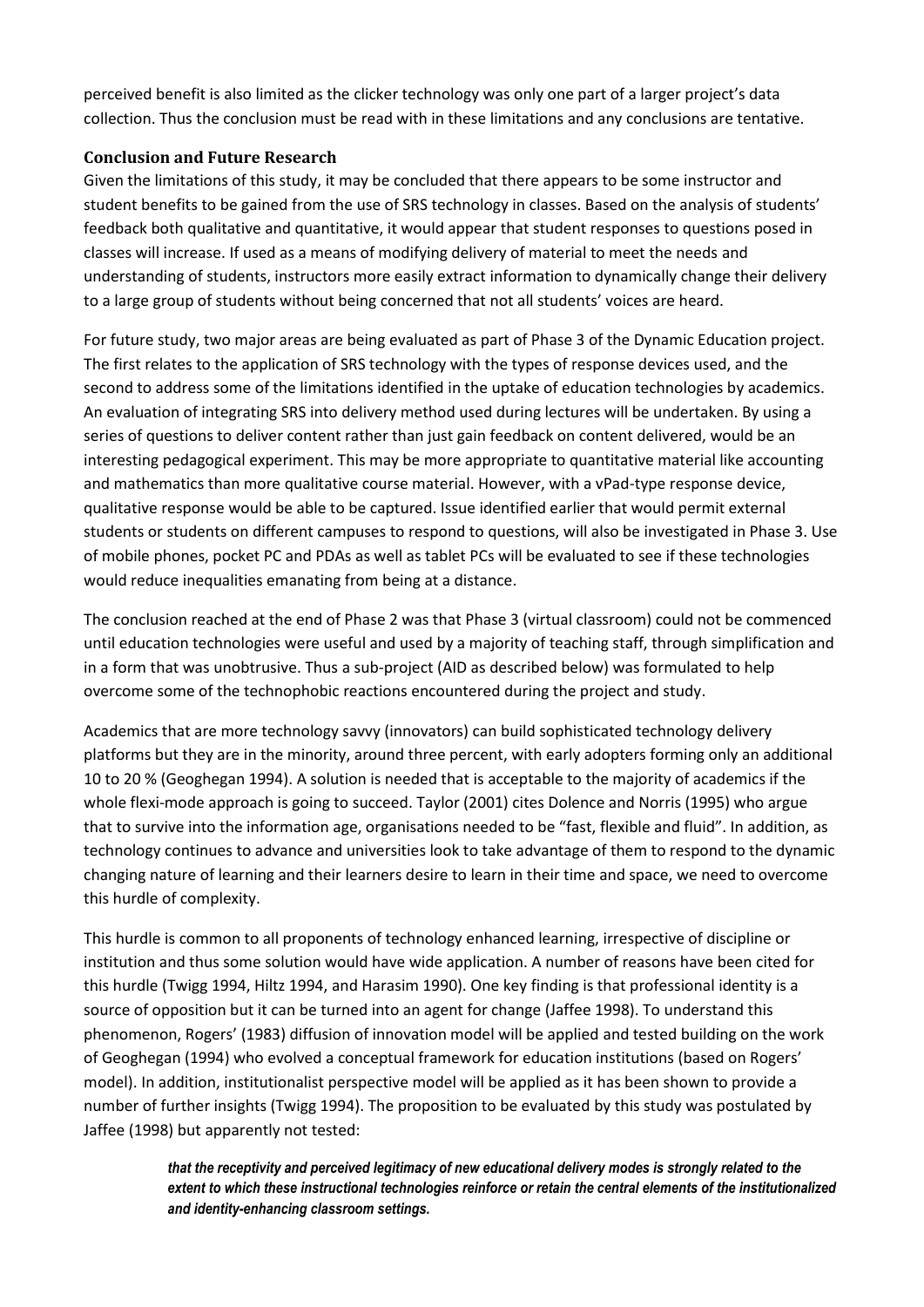Once there is a common understanding of the hurdles and technology needs of teaching staff (by survey and focus groups), this proposed study will design and pilot test an integrated system called Academic Interactive Dashboard (AID). AID will provide a set of basic controls that will integrate all the key learning technologies on a one touch/pointer screen application that will run on most computer hardware. AID will provide access to the key learning technologies instructors require to work in a virtual environment without having to be concerned about the technical aspects of technologies so some of the impediments to adoption institution –wide are removed.

On successful completion of the AID study, the third phase of the Dynamic Education project can be conducted which will incorporate the first two phases but step up the interactivity through the use of multimedia communications technologies. The main objective of Phase 3 is to:

 Maximise student interaction and engagement through a virtual classroom environment which will provide the opportunity for students to attend the actual class session live (synchronously); those that can not for time differences or other reasons can play the session in their own time (asynchronously).

The intended virtual classroom will have the look, touch, feel and interaction as if the distant student is in the actual classroom. It is then that we will have a truly dynamic learning and teaching environment for all our students, not just those on campus. Universities must face the inevitable that the 'bricks-and-mortar' classroom are not the only way to deliver learning and may eventually give way to virtual environments that are more effective.

# **References**

Abrahamson, L. (2006) A brief history of networked classrooms: Effects, cases, pedagogy and implications, in Banks D A, (ed) *Audience Response Systems in Higher Education: Applications and Cases*, Idea Group Inc,.

Ames, C. (1992). Classrooms: Goals, structures, and student motivation. *Journal of Educational Psychology*, 84(3), 261-271.

Bapst, J. J. (1971). The effect of systematic student response upon teaching behavior. Unpublished doctoral dissertation, University of Washington, Seattle. (ERIC Document Reproduction Service No. ED060651).

Bessler, W. C. & Nisbet, J. J. (1971). The use of an electronic response system in teaching biology. *Science Education*. 3: 275-84.

Biggs, J. (2002). *The reflective institution: Assuring and enhancing the quality of teaching and learning*. Hong Kong: LTSN Generic Centre.

Boud, D (1995). Assessment and learning: contradictory or complementary? In P. Knight (Ed.) *Assessment for Learning in Higher Education*. London: Korgan Page, pp 35-38.

Cassady, J. C. (1998). Student and instructor perceptions of the efficacy of computer-aided lectures in undergraduate university courses. *Journal of Educational Computing Research*, 19, 175–189.

ChanLin, L.-J. (1998). Animation to teach students of different knowledge levels. *Journal of Instructional Psychology*, 25, 166–175.

ChanLin, L.-J. (2000). Attributes of animation for learning scientific knowledge. *Journal of Instructional Psychology*, 27, 228–238.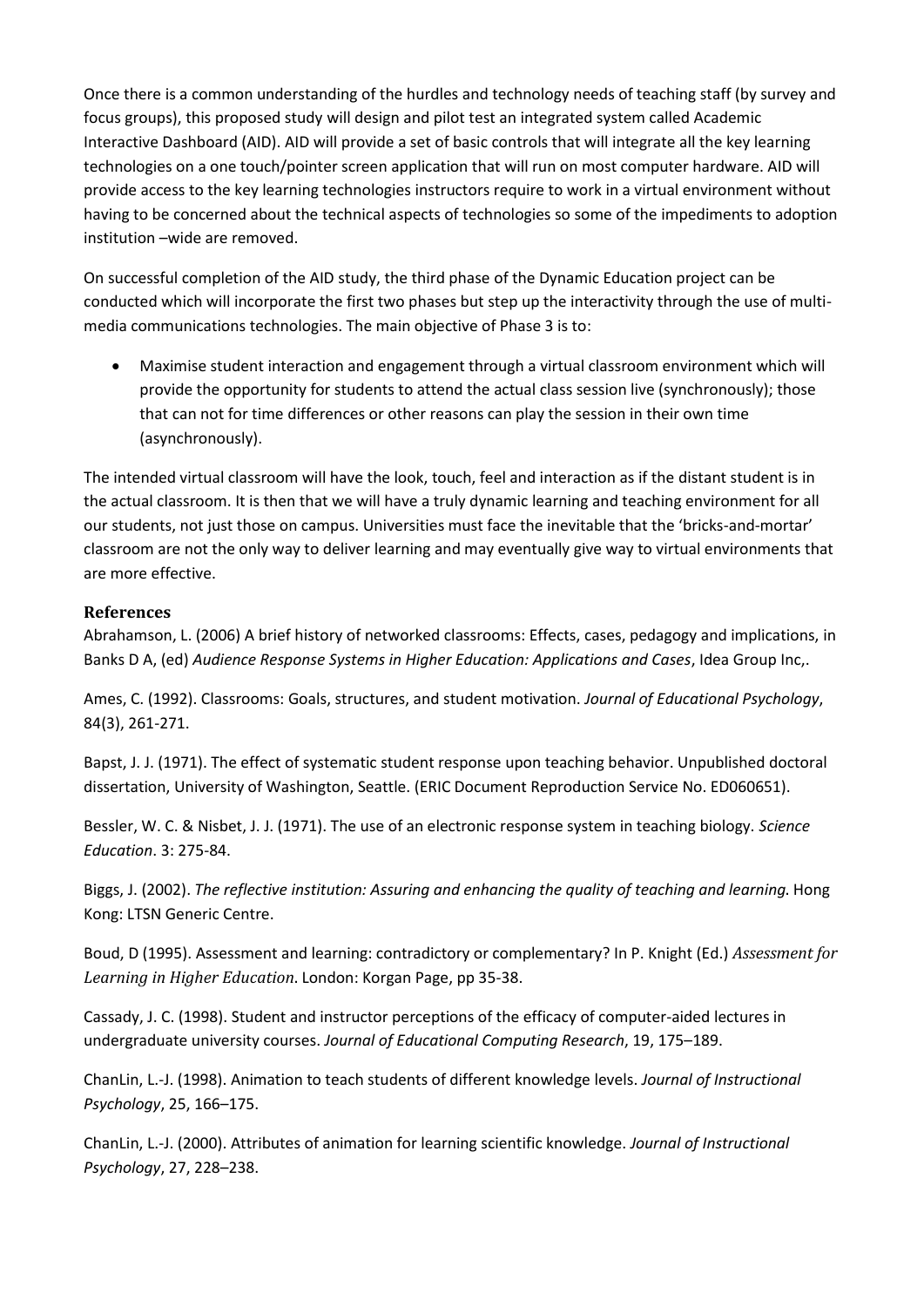CNET News Website (2005).Retrieved May 5, 2008 from [http://news.com.com/New+for+back-to](http://news.com.com/New+for+back-to-school+Clickers/2100-1041_3-5819171.html)[school+Clickers/2100-1041\\_3-5819171.html](http://news.com.com/New+for+back-to-school+Clickers/2100-1041_3-5819171.html) 

Coursey, D. (2003, September 10). What's wrong with PowerPoint—And how to fix it? AnchorDesk. Retrieved May 5, 2008 from [http://review.zdnet.com/4520-7296\\_16-4208143.html.](http://review.zdnet.com/4520-7296_16-4208143.html)

EDUCAUSE (2005). 7 things you should know about .... Clickers. EDUCAUSE Learning Initiative. Retrieved May 6, 2008 from [http://net.educause.edu/ir/library/pdf/ELI7002.pdf.](http://net.educause.edu/ir/library/pdf/ELI7002.pdf)

Fan, K-Y. D. & Van Blink, C. D. (2006). A comparison and evaluation of personal response system in introductory computer programming, Proceeding of 2006 *ASEE Annual Conference & Exposition: Excellence in Education*, Chicago, June.

Gabriel, Y. (2008). Against the tyranny of PowerPoint: Technology-in-use and technology abuse. *Organization Studies*, 29: 255-276.

Geoghegan, W. H. (1994). What ever happened to instructional technology? Paper presented at the *22nd Annual Conference of the International Business Schools Computing Association*, Baltimore, MD.

Harasim, L. (1990). Online education: An environment for collaboration and intellectual amplification. In *Online Education: Perspectives on a New Environment*, edited by Linda Harasim, New York: Praeger, pp. 39- 64.

Hiltz, S. R. (1994). *The Virtual Classroom: Learning Without Limits Via Computer Networks*, Norwood, NJ: Ablex Publishing.

Jaffee, D. (1998). Institutionalized Resistance To Asynchronous Learning Networks. *Journal of Asynchronous Learning Networks* (JALN), 2 (2), September.

James, R. & Baldwin, G. (1997). Tutoring and demonstrating: A guide for the University of Melbourne. Melbourne: Centre for the Study of Higher Education. Retrieved 11 August, 2008 from http://www.cshe.unimelb.edu.au/bookpages/contents.html

Judson, E. & Sawada, D. (2002). Learning from past and present: Electronic response systems in college lecture halls. *Journal of Computers in Mathematics and Science Teaching*. 21 (2), pp. 167-181.

Littauer, R. (1972). Instructional implications of a low-cost electronic student response system. *Educational Technology: Teacher and Technology Supplement*, 12, 10, 69-71, Oct.

Loch, B & Donovan, D. (2006). Progressive teaching of mathematics with tablet technology. *[e-JIST](http://www.usq.edu.au/e-jist/) e-Journal of Instructional Science and Technology*, 9 (2)

Lowry, R. B. (1999). Electronic presentation of lectures—Effect upon student performance. *University Chemistry Education*, 3, 18–21.

Mula, J. M. (2008a). Going 100% digital teaching and learning environments: The agony and the ecstasy. Presented to Learning & Teaching Week Showcase, USQ, February

Mula, J. M. (2008b). Click go the students, click-click-click: How to give and gain students' feedback to dynamically modify delivery in the classroom to students' needs. Presented to Accounting Education SIG, *AFAANZ Conference*, Sydney, July.